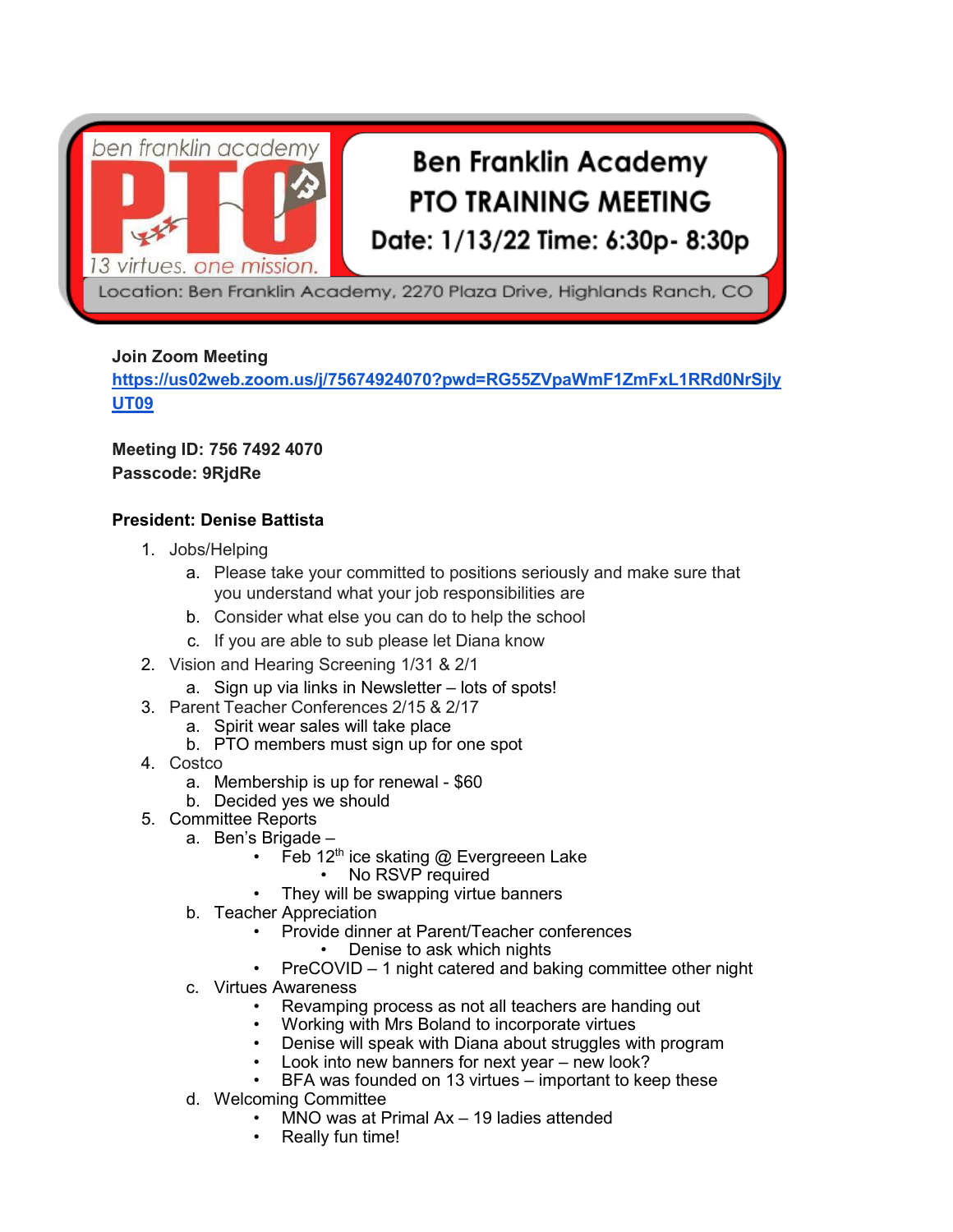#### **Vice President: Janelle Nichols**

- **Daniel Flint :** parking spot
- **Nancy Sevinsky**: gelato gift card

# **Secretary: Shauna Kramer**

- 1. Vote Review
	- a. Voted 7-0 to pay for half (\$600) of the puppet rental for Ms Johnson's musical, will split cost with BFA

#### **Treasurer: Amanda Trenck**

- 1. Bank Balances
	- a. Checking ending \$37,070
	- b. Savings \$27,776

#### **Social Coordinator: Alyssa Motazedi**

- 1. Sweetheart Ball Saturday, January  $29<sup>th</sup> 6:30p 8:30p$ 
	- a. Not being postponed
	- b. Looking into BBQ finger food option
	- c. Ordering décor from Oriental Trading
	- d. Nicole Withee will be photographer
	- e. Miss Whalen possibly teach line dancing? Faith Wailes?
- 2. Ben's Birthday Monday, January  $19<sup>th</sup>$ 
	- a. Cookies from Eileen's including glute free and allergy friendly (yay)
- 3. Spring Social
	- a. Will meet with Failth to discuss
	- b. Possibilities include: nerf war, Volksmarch, bowling

# **Fundraising: Sage Felux**

- 1. Spirit Night
	- a. Main Event cancelled, wanting to reschedule
	- b. February  $10^{th} 24$  will do another Modern Plate
	- c. February  $8<sup>th</sup>$  will be Kneaders
		- Keeping this due to Main Event cancellation
- 2. Spirit Wear
	- a. Inventory
		- Have stock to sell
		- College sweatshirts are backordered from Educational Outfitters
	- b. Sales at conferences
	- c. Online store dates
		- January  $24^{\text{th}}$  March  $4^{\text{th}}$
- 3. Sponsorship
	- a. Yearbook
		- On sale gets yours
		- Has sponsorships logo from last year
	- b. Yardsigns
		- They are up will be up for 2 weeks
		- Will go back up in March and again on field day
	- c. Website